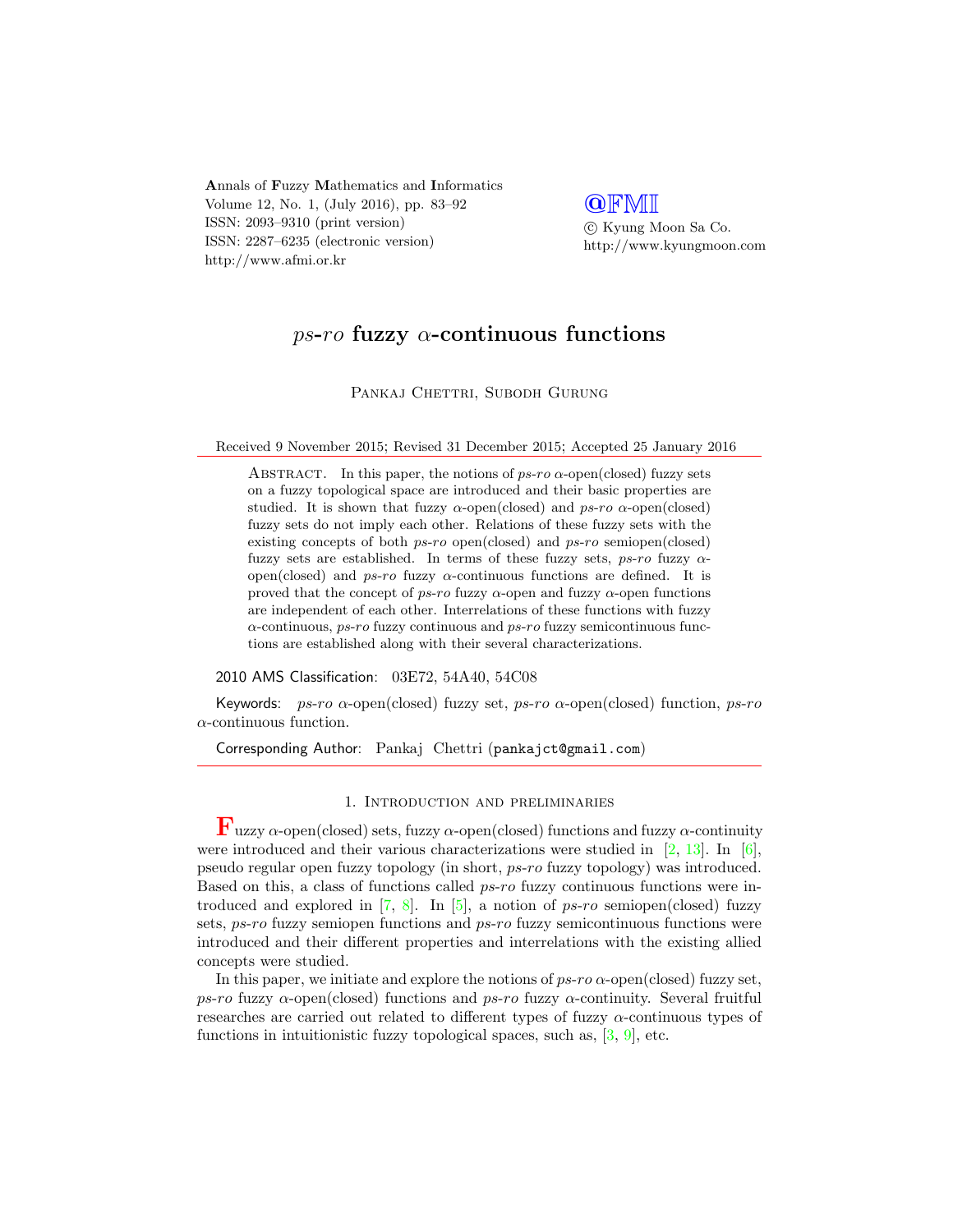Let X and Y be two nonempty sets. If  $f$  is a function from X into Y and A, B are fuzzy sets on X and Y respectively, then  $1 - A$  (called complement of A),  $f(A)$  and  $f^{-1}(B)$  are fuzzy sets on X, Y and X respectively, defined by  $(1 \overline{1}$ 

$$
A)(x) = 1 - A(x)\forall x \in X, f(A)(y) = \begin{cases} \sup_{z \in f^{-1}(y)} A(z), when f^{-1}(y) \neq \emptyset \\ 0, otherwise \end{cases}
$$
 and

 $f^{-1}(B)(x) = B(f(x))$  [\[14\]](#page-9-1). Here, the product fuzzy set  $A \times B$  on  $X \times Y$  is defined by  $(A \times B)(x, y) = inf{A(x), B(y) : (x, y) \in X \times Y}$  [\[10\]](#page-8-7). A collection  $\tau \subseteq I^X$  is called a fuzzy topology on X if (i)  $0, 1 \in \tau$  (ii)  $\forall \mu_1, \mu_2, ..., \mu_n \in \tau \Rightarrow \wedge_{i=1}^n \mu_i \in \tau$  (iii)  $\mu_{\alpha} \in \tau$ ,  $\forall \alpha \in \Lambda$  (where  $\Lambda$  is an index set)  $\Rightarrow \forall \mu_{\alpha} \in \tau$ . Then  $(X, \tau)$  is called a fts, the members of  $\tau$  are called fuzzy open sets and their complements as fuzzy closed sets on  $X$  [\[4\]](#page-8-8).

For a fuzzy set  $\mu$  on X, the set  $\mu^{\alpha} = \{x \in X : \mu(x) > \alpha\}$  is called the strong  $\alpha$ level set of X. In a fts  $(X, \tau)$ , the family  $i_{\alpha}(\tau) = {\mu^{\alpha} : \mu \in \tau}$  for all  $\alpha \in I_1 = [0, 1)$ forms a strong  $\alpha$ -level topology on X [\[12,](#page-9-2) [11\]](#page-9-3). A fuzzy open set  $\mu$  on a fts  $(X, \tau)$  is said to be pseudo regular open fuzzy set if  $\mu^{\alpha}$  is regular open in  $(X, i_{\alpha}(\tau)), \forall \alpha \in I_1$ . The family of all pseudo regular open fuzzy sets form a fuzzy topology on X called  $p\mathfrak{s}$ -ro fuzzy topology on X, members of which are called  $p\mathfrak{s}$ -ro open fuzzy sets and their complements as ps-ro closed fuzzy sets on  $(X, \tau)$  [\[6\]](#page-8-1). A function f from fts  $(X, \tau_1)$  to fts  $(Y, \tau_2)$  is pseudo fuzzy ro continuous (in short, ps-ro fuzzy continuous) if  $f^{-1}(U)$  is ps-ro open fuzzy set on X for each pseudo regular open fuzzy set U on Y [\[7\]](#page-8-2). Equivalently, f is ps-ro fuzzy continuous if  $f^{-1}(A)$  is ps-ro open fuzzy set on X for each ps-ro open fuzzy set A on Y  $[8]$ . Fuzzy ps-closure of A, ps $cl(A) = \wedge \{B : A \leq B, B \text{ is } ps\text{-}ro \text{ closed fuzzy set on } X\}$  and fuzzy ps-interior of A, ps-int(A) =  $\vee$ {B : B  $\leq$  A, B is ps-ro open fuzzy set on X} [\[7,](#page-8-2) [8\]](#page-8-3). A fuzzy set A on a fts  $(X, \tau)$  is said to be ps-ro semiopen fuzzy set if there exist a ps-ro open fuzzy set U such that  $U \leq A \leq ps-cl(U)$ . Equivalently, A is ps-ro semiopen fuzzy set if  $A \leq ps\text{-}cl(ps\text{-}int(A))$ . The complement of ps-ro semiopen fuzzy set is called ps-ro semiclosed fuzzy set. A function f from a fts  $(X, \tau_1)$  to another fts  $(Y, \tau_2)$ is called ps-ro fuzzy semiopen function if  $f(A)$  is ps-ro semiopen fuzzy set on Y for each ps-ro open fuzzy set A on X. Here f is called ps-ro fuzzy semicontinuous if  $f^{-1}(A)$  is ps-ro semiopen fuzzy set on X for each ps-ro open fuzzy set A on Y. [\[5\]](#page-8-4).

A fuzzy set A on a fts  $(X, \tau)$  is called fuzzy  $\alpha$ -open if  $A \leq int(cl(int(A)))$  and fuzzy  $\alpha$ -closed if  $A \geq cl(intcl(A)))$ . A function f between two fts  $(X, \tau_1)$  and  $(Y, \tau_2)$  is called fuzzy  $\alpha$ -open(closed) function if  $f(A)$  is fuzzy  $\alpha$ -open(closed) set on Y, for each fuzzy open(closed) set A on X. f is called fuzzy  $\alpha$ -continuous if  $f^{-1}(A)$ is fuzzy  $\alpha$ -open set on X for each fuzzy open A on Y [\[2,](#page-8-0) [13\]](#page-9-0).

### 2.  $ps-ro \alpha$ -OPEN(CLOSED) FUZZY SET

**Definition 2.1.** A fuzzy set A on a fuzzy topological space  $(X, \tau)$  is called

(i) ps-ro  $\alpha$ -open fuzzy set if  $A \leq ps-int(ps-cl(ps-int(A))).$ 

(ii) ps-ro  $\alpha$ -closed fuzzy set if  $A \geq ps$ -cl(ps-int(ps-cl(A))).

Clearly,  $ps-ro$  open(closed) fuzzy set implies  $ps-ro$   $\alpha$ -open(closed) fuzzy set but the converse is not true is shown by the following Example.

<span id="page-1-0"></span>**Example 2.2.** Let  $X = \{a, b, c\}$  and A, B and C be fuzzy sets on X defined by  $A(t) = 0.6, B(t) = 0.8$ , for all  $t \in X$  and  $C(a) = 0.3, C(b) = 0.3, C(c) = 0.4$ . Then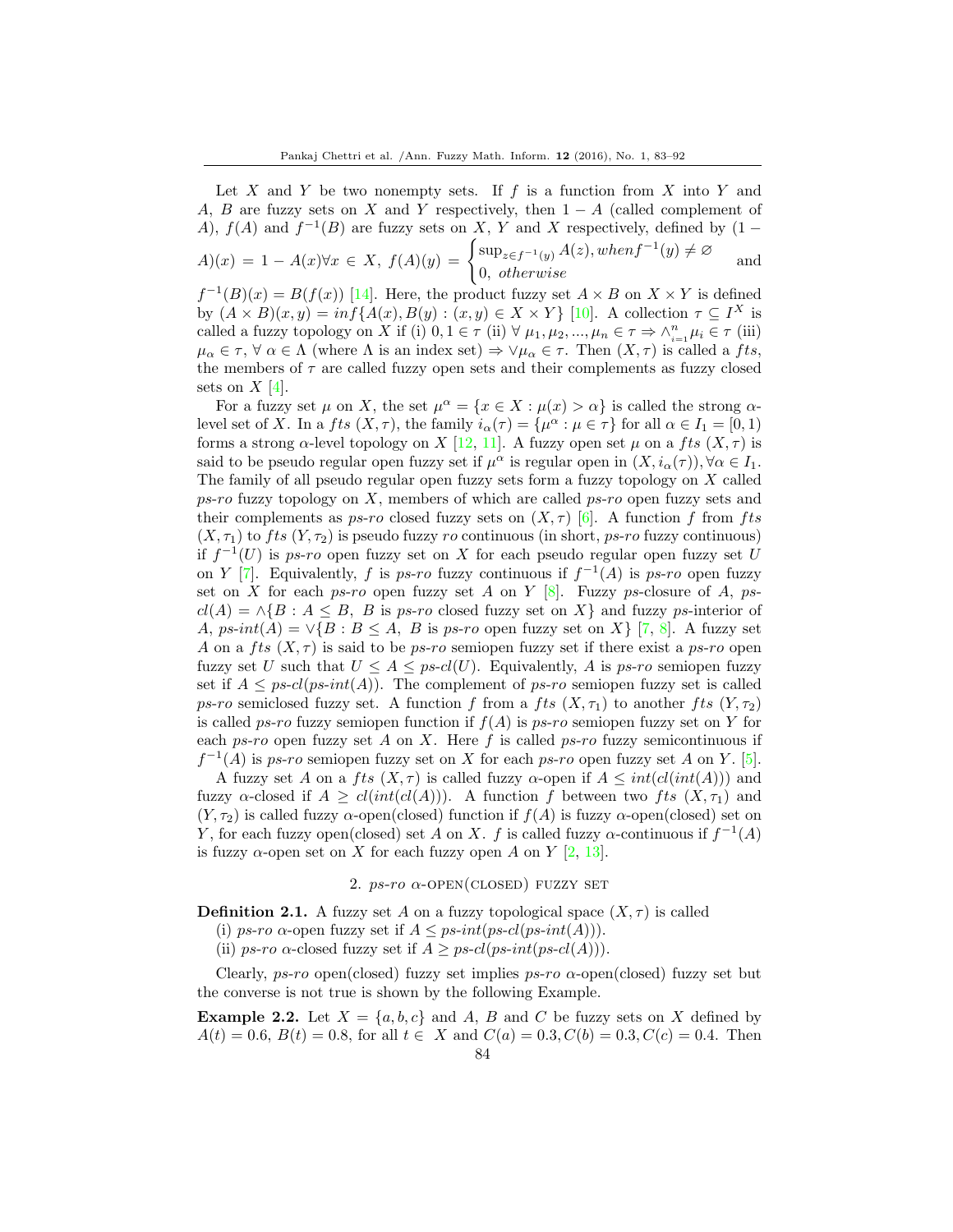$\tau = \{0, 1, A, B, C\}$  is a fuzzy topology on X. Also, C is not pseudo regular open fuzzy set for  $0.3 \leq \alpha \leq 0.4$ . Also, the *ps-ro* fuzzy topology on X is  $\{0, 1, A, B\}$ . Let us define fuzzy set E by  $E(t) = 0.7$ , for all  $t \in X$ . E is ps-ro  $\alpha$ -open but not ps-ro open fuzzy set on X. Also,  $1 - E$  is ps-ro  $\alpha$ -closed but not ps-ro closed fuzzy set on X.

Every  $p<sub>s</sub>$ -ro  $\alpha$ -open(closed) fuzzy set is  $p<sub>s</sub>$ -ro semiopen(closed) fuzzy set but the converse is not true is shown by the following Example.

<span id="page-2-0"></span>**Example 2.3.** Let  $X = \{a, b, c\}$  and A, B and C be fuzzy sets on X defined by  $A(t) = 0.1$ , for all  $t \in X$ ,  $B(a) = 0.4$ ,  $B(b) = 0.4$ ,  $B(c) = 0.3$ ,  $C(t) = 0.2$ , for all  $t \in X$ . Then  $\tau = \{0, 1, A, B, C\}$  is a fuzzy topology on X. Also, B is not pseudo regular open fuzzy set for  $0.3 \leq \alpha < 0.4$ . Also, the *ps-ro* fuzzy topology on X is  $\{0, 1, A, C\}$ . Let us define fuzzy set D by  $D(t) = 0.3$ , for all  $t \in X$ . D is ps-ro semiopen but not ps-ro  $\alpha$ -open fuzzy set on X. Also,  $1 - D$  is ps-ro semiclosed but not *ps-ro*  $\alpha$ -closed fuzzy set on X.

We see below that fuzzy  $\alpha$ -open(closed) and  $ps\text{-}ro$   $\alpha$ -open(closed) fuzzy sets do not imply each other.

**Remark 2.4.** In Example [2.2,](#page-1-0) E is ps-ro  $\alpha$ -open but not fuzzy  $\alpha$ -open set and  $1-E$ is ps-ro  $\alpha$ -closed but not  $\alpha$ -closed fuzzy set. In Example [2.3,](#page-2-0) D is  $\alpha$ -open fuzzy set but not ps-ro  $\alpha$ -open fuzzy set on X. 1 – D is  $\alpha$ -closed fuzzy set but not ps-ro  $\alpha$ closed fuzzy set on X. Hence, fuzzy  $\alpha$ -open(closed) and ps-ro  $\alpha$ -open(closed) fuzzy sets are independent of each other.

**Theorem 2.5.** (1) An arbitrary union of ps-ro  $\alpha$ -open fuzzy sets is a ps-ro  $\alpha$ -open fuzzy set.

(2) An arbitrary intersection of ps-ro  $\alpha$ -closed fuzzy sets is a ps-ro  $\alpha$ -closed fuzzy set.

*Proof.* Straightforward. □

**Theorem 2.6.** Let X and Y be fts. The product  $A \times B$  is ps-ro  $\alpha$ -open fuzzy set on the product space  $X \times Y$  for A and B both ps-ro  $\alpha$ -open fuzzy set on X and Y respectively.

*Proof.* Let A and B be ps-ro  $\alpha$ -open fuzzy sets on X and Y respectively. Then

 $A \leq ps\text{-}int(ps\text{-}cl(ps\text{-}int(A)))$  and  $B \leq ps\text{-}int(ps\text{-}cl(ps\text{-}int(B))).$ 

From Theorem 3.10 in [\[1\]](#page-8-9),

$$
ps\text{-}int(A \times B) = ps\text{-}int(A) \times ps\text{-}int(B)
$$

and

 $ps\text{-}cl(A \times B) = ps\text{-}cl(A) \times ps\text{-}cl(B).$ 

85

Thus

$$
A \times B \leq ps\text{-}int(ps\text{-}id(A))) \times ps\text{-}int(ps\text{-}id(ps\text{-}id(B)))
$$
  
= ps\text{-}int(ps\text{-}id(ps\text{-}id(A \times B))).  
So  $A \times B$  is a ps-ro  $\alpha$ -open fuzzy set on  $X \times Y$ .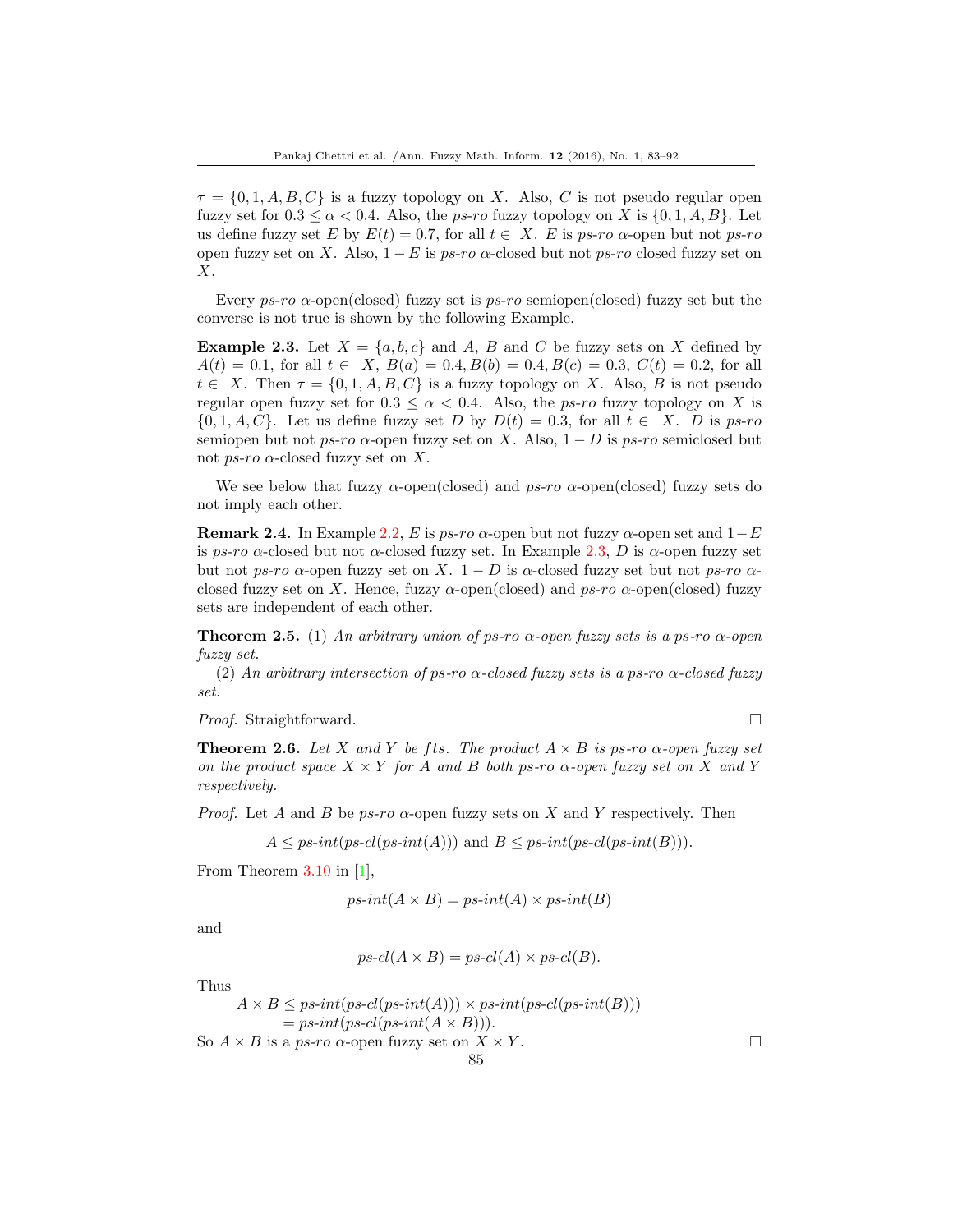**Theorem 2.7.** If A is a fuzzy set on a fuzzy topological space X and B is ps-ro semiopen fuzzy set such that  $B \leq A \leq ps\text{-}int(ps\text{-}cl(B))$ , then A is ps-ro  $\alpha$ -open fuzzy set.

*Proof.* Suppose B is ps-ro semiopen fuzzy set. Then  $B \leq ps \text{-}cl(ps\text{-}int(B))$ . On one hand,

 $A \leq ps\text{-}int(ps\text{-}cl(B))$  $\leq ps\text{-}int(ps\text{-}cl(ps\text{-}int(B))))$  $= ps\text{-}int(ps\text{-}alt(B)))$  $\leq ps\text{-}int(ps\text{-}cl(ps\text{-}int(A))).$ 

Thus A is ps-ro  $\alpha$ -open fuzzy set on X.

**Theorem 2.8.** Let A be a fuzzy set of a fuzzy topological space  $(X, \tau)$  then the following statements are equivalent :

(1) A is a ps-ro  $\alpha$ -open fuzzy set.

(2)  $(1 - A)$  is a ps-ro  $\alpha$ -closed fuzzy set.

(3)  $\exists$  ps-ro open fuzzy set B in X such that  $B \leq A \leq p$ s-int $(ps-cl(B))$ .

(4) ∃ ps-ro closed fuzzy set  $(1 - B)$  in X such that

$$
ps\text{-}cl(ps\text{-}int(1-B)) \leq (1-A) \leq (1-B).
$$

*Proof.*  $(1) \Leftrightarrow (2)$ :

A is  $ps\text{-}ro \alpha$ -open fuzzy set on X  $\Leftrightarrow A \leq ps\text{-}int(ps\text{-}id(A)))$  $\Leftrightarrow (1-A) \geq 1 - ps\text{-}int(ps\text{-}cl(ps\text{-}int(A)))$  $= ps \text{-} cl(1 - ps \text{-} cl(ps \text{-} int(A)))$  $= ps\text{-}cl(ps\text{-}int(1 - ps\text{-}int(A)))$  $= ps\text{-}cl(ps\text{-}int(ps\text{-}cl(1-A)))$  $\Leftrightarrow$  1 – A is ps-ro  $\alpha$ -closed fuzzy set.  $(3) \Leftrightarrow (4)$ : B is ps-ro open fuzzy set and  $B \leq A \leq ps\text{-}int(ps\text{-}cl(B))$  $\Leftrightarrow (1-B) \ge (1-A)$  $\geq (1 - ps\text{-}int(ps\text{-}cl(B)))$  $= ps \text{-} cl(1 - ps \text{-} cl(B))$  $= ps\text{-}cl(ps\text{-}int(1-B))$  $\Leftrightarrow$  1 – B is ps-ro closed fuzzy set and  $ps\text{-}cl(ps\text{-}int(1-B)) < (1-A) < (1-B)$ . (1)⇔ (3): Let A be ps-ro  $\alpha$ -open fuzzy set. Then  $A \leq p \cdot int(p \cdot cl(p \cdot int(A))).$ Let  $B = ps-int(A)$ . Then B is ps-ro open and

$$
B = ps\text{-}int(A) \le A \le ps\text{-}int(ps\text{-}det(A))) = ps\text{-}int(ps\text{-}el(B)).
$$

Thus  $B \leq A \leq ps\text{-}int(ps\text{-}cl(B)).$ 

Conversely, let B be ps-ro open fuzzy set such that  $B \leq A \leq ps\text{-}int(ps\text{-}cl(B)).$ Then  $B \leq ps\text{-}int(A)$ 

and

$$
ps-int(ps-cl(B)) \leq ps-int(ps-cl(ps-int(A))).
$$
  
86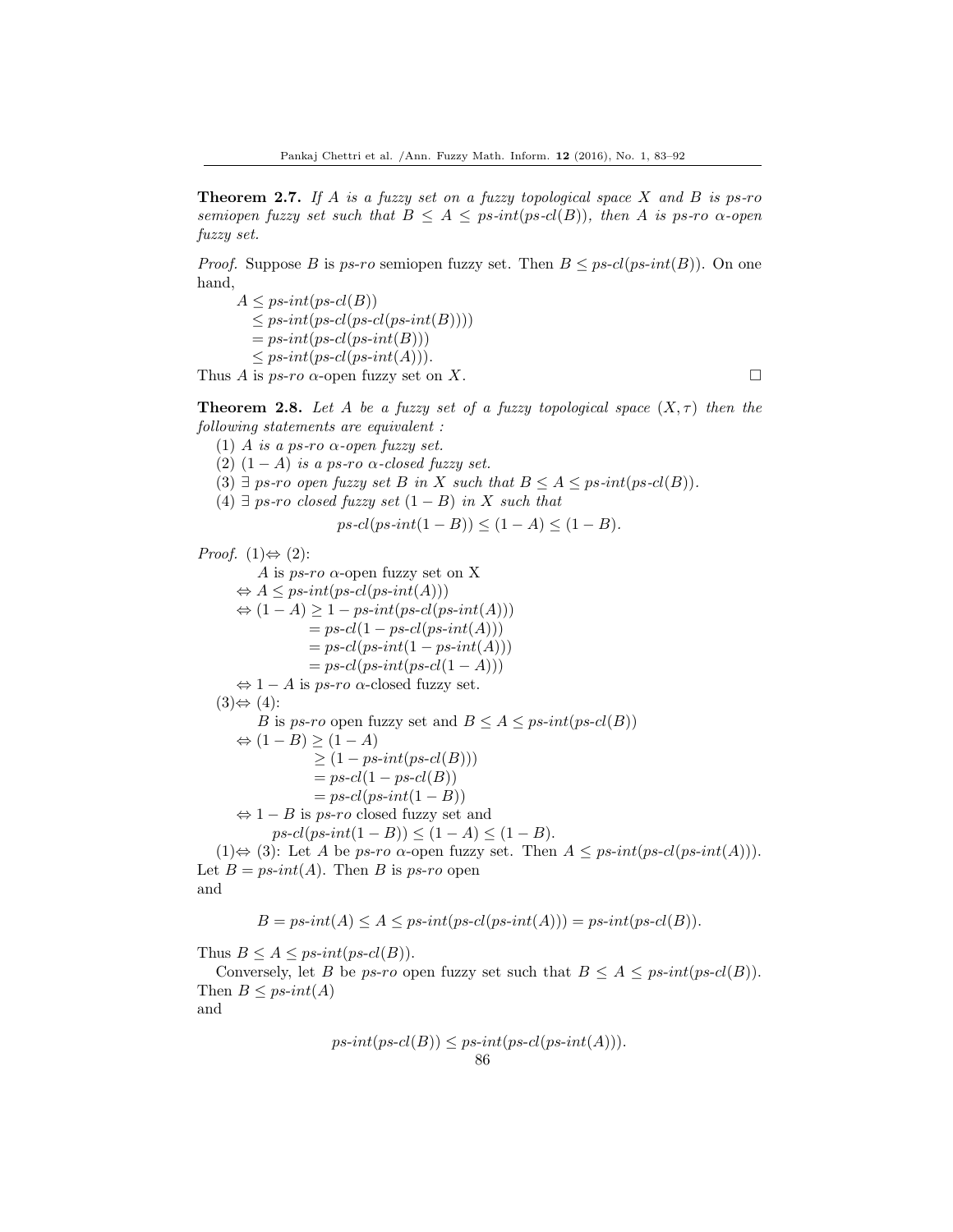On the other hand,

 $B \leq ps\text{-}int(A) \leq A \leq ps\text{-}int(ps\text{-}cl(ps\text{-}alt(ps\text{-}cl(ps\text{-}int(A))).$ 

So A is ps-ro  $\alpha$ -open fuzzy set.

#### 3.  $ps-ro$  FUZZY  $\alpha$ -CONTINUOUS FUNCTION

**Definition 3.1.** A function f from a fts  $(X, \tau_1)$  to another fts  $(Y, \tau_2)$  is called ps-ro fuzzy  $\alpha$ -continuous function if  $f^{-1}(A)$  is ps-ro  $\alpha$ -open fuzzy set on X, for each ps-ro open fuzzy set A on Y.

Clearly,  $ps-ro$  fuzzy continuous implies  $ps-ro$  fuzzy  $\alpha$ -continuous but the converse is not true is shown by the following Example.

<span id="page-4-0"></span>**Example 3.2.** Let  $X = \{a, b, c\}$  and  $Y = \{x, y, z\}$ . Let A, B and G be fuzzy sets on X defined by  $A(a) = 0.1, A(b) = 0.2$  and  $A(c) = 0.2, B(t) = 0.3, \forall t \in X$  and  $G(t) =$  $0.5, \forall t \in X$ . Let  $C, D, E$  and F be fuzzy sets on Y defined by  $C(t) = 0.3, \forall t \in Y$ ,  $D(x) = 0.3, D(y) = 0.3$  and  $D(z) = 0.4, E(t) = 0.4, \forall t \in Y$  and  $F(x) = 0.1, F(y) = 0.4$ 0.1 and  $F(z) = 0.2$ .  $\tau_1 = \{0, 1, A, B, G\}$  and  $\tau_2 = \{0, 1, C, D, E, F\}$  are fuzzy topologies on  $X$  and  $Y$  respectively. Clearly,  $A$  is not pseudo regular open fuzzy set for  $0.1 \leq \alpha < 0.2$  on X. Also, the *ps-ro* fuzzy topology on X is  $\{0, 1, B, G\}$ . Again, D and F are not pseudo regular open fuzzy set for  $0.3 \leq \alpha < 0.4$  and  $0.1 \leq \alpha < 0.2$ , respectively on Y. Also, the ps-ro fuzzy topology on Y is  $\{0, 1, C, E\}$ . Define a function f from the fts  $(X, \tau_1)$  to fts  $(Y, \tau_2)$  by  $f(a) = x, f(b) = y$  and  $f(c) = z$ . Here, E is ps-ro open fuzzy set on Y and  $f^{-1}(E)(t) = 0.4$ ,  $\forall t \in X$  but  $f^{-1}(E)$  is not ps-ro open fuzzy set on X proving that f is not ps-ro fuzzy continuous. It can be verified that  $f^{-1}(U)$  is ps-ro  $\alpha$ -open fuzzy set on X for every ps-ro open fuzzy set U on Y. Hence, f is  $ps\text{-}ro$  fuzzy  $\alpha$ -continuous.

Also, Every  $p\mathcal{S}-r\mathcal{O}$  fuzzy  $\alpha$ -continuous implies  $p\mathcal{S}-r\mathcal{O}$  fuzzy semicontinuous but the converse is not true is shown below.

<span id="page-4-1"></span>**Example 3.3.** Let  $X = \{a, b, c\}$  and  $Y = \{x, y, z\}$ . Let A, B and C be fuzzy sets on X defined by  $A(a) = 0.1, A(b) = 0.2$  and  $A(c) = 0.2, B(t) = 0.3, \forall t \in X$ and  $C(a) = 0.4, C(b) = 0.5$  and  $C(c) = 0.5$ . Let D, E and F be fuzzy sets on Y defined by  $D(t) = 0.3, \forall t \in Y, E(t) = 0.4, \forall t \in Y \text{ and } F(x) = 0.3, F(y) = 0.3$  $F(z) = 0.4$ .  $\tau_1 = \{0, 1, A, B, C\}$  and  $\tau_2 = \{0, 1, D, E, F\}$  are fuzzy topologies on X and Y respectively. Clearly, A and C are not pseudo regular open fuzzy sets for  $0.1 \leq \alpha < 0.2$  and  $0.4 \leq \alpha < 0.5$  on X. Also, the *ps-ro* fuzzy topology on X is  $\{0, 1, B\}$ . Again, F is not pseudo regular open fuzzy set for  $0.3 < \alpha < 0.4$  on Y. Also, the ps-ro fuzzy topology on Y is  $\{0, 1, D, E\}$ . Define a function f from the fts  $(X, \tau_1)$  to fts  $(Y, \tau_2)$  by  $f(a) = x, f(b) = y$  and  $f(c) = z$ . Here, E is ps-ro open fuzzy set on Y and  $f^{-1}(E)(t) = 0.4, \forall t \in X$  but  $f^{-1}(E)$  is not ps-ro  $\alpha$ -open fuzzy set on X proving that f is not ps-ro fuzzy  $\alpha$ -continuous. It can be verified that  $f^{-1}(U)$  is ps-ro semiopen fuzzy set on X for every ps-ro open fuzzy set U on Y. Hence,  $f$  is  $ps-ro$  fuzzy semicontinuous.

The concept of ps-ro fuzzy  $\alpha$ -continuous and fuzzy  $\alpha$ -continuous are totally independent of each other is shown below.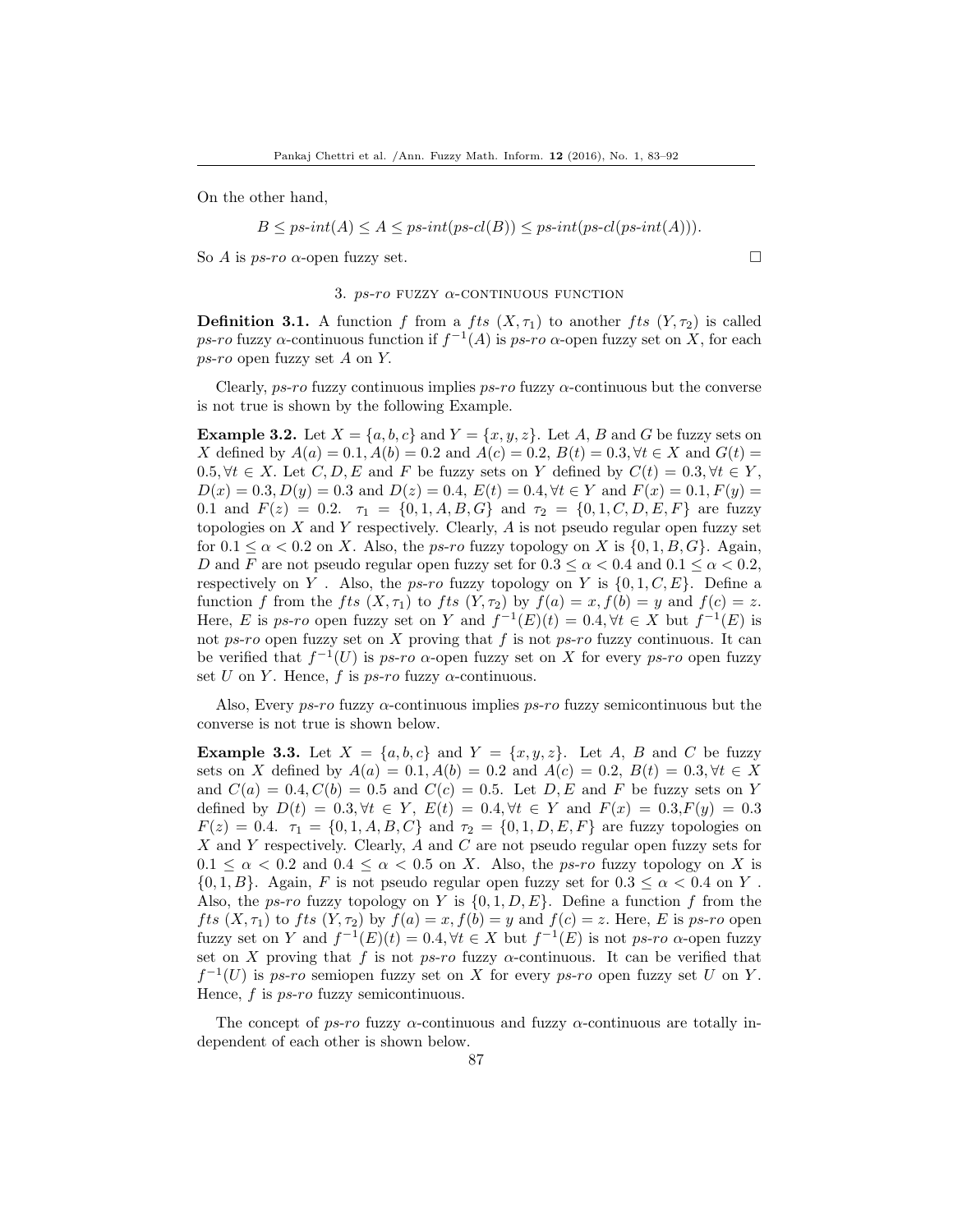**Remark 3.4.** In Example [3.2,](#page-4-0)  $f^{-1}(F)(a) = 0.1, f^{-1}(F)(b) = 0.1$  and  $f^{-1}(F)(c) =$ 0.2 is not fuzzy  $\alpha$ -open set on X though F is open fuzzy set on Y proving that f is not fuzzy  $\alpha$ -continuous but f is ps-ro fuzzy  $\alpha$ -continuous. In Example [3.3,](#page-4-1) it can be verified that f is fuzzy  $\alpha$ -continuous but f is not ps-ro fuzzy  $\alpha$ -continuous. Hence, ps-ro fuzzy  $\alpha$ -continuous and fuzzy  $\alpha$ -continuous are totally independent of each other.

**Theorem 3.5.** Let  $f : (X, \tau_1) \to (Y, \tau_2)$  be function from fuzzy topological space X to fuzzy topological space  $Y$ . Then the following are equivalent :

(1) f is ps-ro fuzzy  $\alpha$ -continuous.

(2) The inverse image of each ps-ro closed fuzzy set on Y is ps-ro  $\alpha$ -closed fuzzy set on X.

(3) For each fuzzy point  $x_{\alpha}$  on X and each ps-ro open fuzzy set B on Y and  $f(x_\alpha) \in B$ , there exist ps-ro  $\alpha$ -open fuzzy set A on X such that  $x_\alpha \in A$  and  $f(A) \leq B$ .

(4)  $ps\text{-}cl(ps\text{-}int(ps\text{-}l(f^{-1}(B)))) \leq f^{-1}(ps\text{-}cl(B)) \forall B \in Y$ .

(5)  $f(ps\text{-}cl(ps\text{-}alt(ps\text{-}cl(A)))) \leq ps\text{-}cl(f(A)) \forall A \in X.$ 

*Proof.* (1)  $\Rightarrow$  (2): Let B be ps-ro closed fuzzy set on Y. Then  $f^{-1}(1 - B)$  is ps-ro  $\alpha$ -open fuzzy set on X. Thus  $f^{-1}(1-B) = 1 - f^{-1}(B)$ . So the result follows.

 $(2)$   $\Rightarrow$  (1): Let *B* be *ps-ro* open fuzzy set on *Y*. Then, by given hypothesis,  $f^{-1}(1-B)$  is ps-ro  $\alpha$ -closed fuzzy set on X. Thus  $f^{-1}(B)$  is ps-ro  $\alpha$ -open fuzzy set on X. Hence, f is ps-ro fuzzy  $\alpha$ -continuous.

 $(1) \Rightarrow (3)$ : Let  $x_{\alpha}$  be any fuzzy point on X and B be any ps-ro open fuzzy set on Y such that  $f(x_\alpha) \in B$ . Since f is ps-ro fuzzy  $\alpha$ -continuous,  $f^{-1}(B)$  is ps-ro  $\alpha$ -open fuzzy set on X which contains  $x_{\alpha}$ . Let  $f^{-1}(B) = A$ . Then  $x_{\alpha} \in A$  and  $f^{-1}(B) = A$ . Thus  $f(A) \leq B$ .

 $(3) \Rightarrow (1)$ : Let the given condition hold and B be any ps-ro open fuzzy set on Y. If  $f^{-1}(B) = 0$ , then the result is true. If  $f^{-1}(B) \neq 0$ , then there exist fuzzy point  $x_\alpha$  on  $f^{-1}(B)$ , i.e.,  $f(x_\alpha) \in B$ . Thus, by the given hypothesis,  $\exists$  ps-ro  $\alpha$ -open fuzzy set  $U_{x_\alpha}$  on X which contains  $x_\alpha$  such that  $x_\alpha \in U_{x_\alpha} \leq f^{-1}(B)$ . Since  $x_\alpha$  is arbitrary, taking union of all such relations, we get

$$
f^{-1}(B) = \vee \{x_{\alpha} : x_{\alpha} \in f^{-1}(B)\} \le \vee \{U_{x_{\alpha}} : x_{\alpha} \in f^{-1}(B)\} \le f^{-1}(B).
$$

So  $\vee \{U_{x_\alpha}: x_\alpha \in f^{-1}(B)\} = f^{-1}(B)$ . This shows  $f^{-1}(B)$  is ps-ro  $\alpha$ -open fuzzy set. Hence f is  $ps\text{-}ro$  fuzzy  $\alpha$ -continuous.

 $(2)$   $\Rightarrow$  (4): Let *B* be fuzzy set on *Y*. Then *ps-cl*(*B*) is *ps-ro* closed fuzzy set on Y. Thus, by the given hypothesis,  $f^{-1}(ps-cl(B)$  is  $ps-ro \alpha$ -closed fuzzy set on X. So,  $ps\text{-}cl(ps\text{-}int(ps\text{-}l(f^{-1}(ps\text{-}cl(B)))) \leq f^{-1}(ps\text{-}cl(B)).$ Hence,  $ps\text{-}cl(ps\text{-}int(ps\text{-}l(f^{-1}(B)))) \leq f^{-1}(ps\text{-}cl(B)).$ 

 $(4)$  ⇒ (5): Let A be fuzzy set on X and  $f(A) = B$ . Then  $A \leq f^{-1}(B)$ . Thus, by our hypothesis,

$$
ps\text{-}cl(ps\text{-}int(ps\text{-}cl(f^{-1}(B)))) \leq f^{-1}(ps\text{-}cl(B)).
$$

So,

$$
ps\text{-}cl(ps\text{-}int(ps\text{-}cl(A))) \leq ps\text{-}cl(ps\text{-}int(ps\text{-}cl(f^{-1}(B))))
$$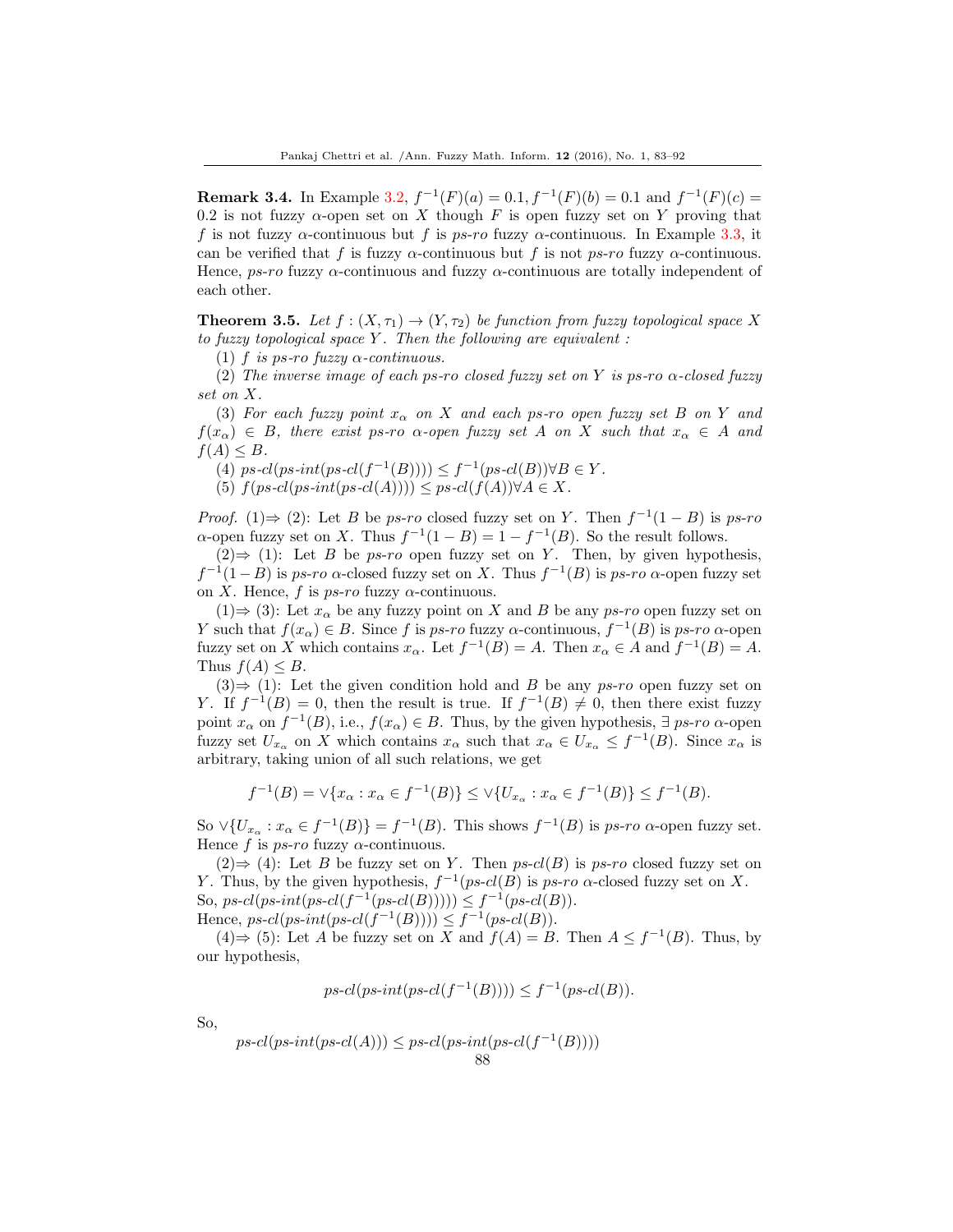$\leq f^{-1}(ps\text{-}cl(B)) = f^{-1}(ps\text{-}cl(f(A))).$ 

Hence,

$$
f(ps\text{-}cl(ps\text{-}int(ps\text{-}cl(A)))) \leq f(f^{-1}(ps\text{-}cl(f(A)))) \leq ps\text{-}cl(f(A)).
$$

Therefore  $f(ps-cl(ps-irl(s-cl(A)))) \leq ps-cl(f(A)).$ 

 $(5) \Rightarrow (2)$ : Let B be any ps-ro closed fuzzy set on Y and  $A = f^{-1}(B)$ . Then  $f(A) \leq B$  and by given hypothesis,

$$
f(ps\text{-}cl(ps\text{-}int(ps\text{-}cl(A)))) \leq ps\text{-}cl(f(A)) \leq ps\text{-}cl(B) = B.
$$

Thus  $f^{-1}(f(ps\text{-}cl(ps\text{-}int(ps\text{-}cl(A)))) \leq f^{-1}(B)$ . So  $ps\text{-}cl(ps\text{-}int(ps\text{-}l(A))) \leq f^{-1}(B)$ . Hence  $f^{-1}(B)$  is  $ps\text{-}ro$   $\alpha$ -closed fuzzy set.  $\square$ 

4.  $ps\text{-}ro$  FUZZY  $\alpha$ -OPEN(CLOSED) FUNCTION

**Definition 4.1.** A function f from a fts  $(X, \tau_1)$  to another fts  $(Y, \tau_2)$  is called ps-ro fuzzy  $\alpha$ -open(closed) function if  $f(A)$  is ps-ro  $\alpha$ -open(closed) fuzzy set on Y, for each  $ps\text{-}ro$  open(closed) fuzzy set A on X.

Clearly, every  $ps\text{-}ro$  fuzzy  $\alpha$ -open function implies  $ps\text{-}ro$  semiopen but converse is not true is given below.

**Remark 4.2.** In Example [3.2,](#page-4-0) G is ps-ro open fuzzy set on X and  $f(G)(t) =$  $0.5, \forall t \in Y$  but  $f(G)$  is not ps-ro  $\alpha$ -open fuzzy set on Y proving that f is not ps-ro fuzzy  $\alpha$ -open function. Here,  $f(U)$  is ps-ro semiopen fuzzy set on Y for every ps-ro open fuzzy set  $U$  on  $X$ . Hence,  $f$  is  $ps\text{-}ro$  fuzzy semiopen.

Every ps-ro fuzzy open function implies ps-ro fuzzy  $\alpha$ -open function but the converse is not true is shown below.

**Example 4.3.** Let  $X = \{a, b, c\}$  and  $Y = \{x, y, z\}$ . Let A and B be fuzzy sets on X defined by  $A(a) = 0.7, A(b) = 0.7, A(c) = 0.8$  and  $B(t) = 0.9, \forall t \in X$ . Let C, D and E be fuzzy sets on Y defined by  $C(t) = 0.6, \forall t \in Y$ ,  $D(t) = 0.7, \forall t \in Y$  and  $E(x) = 0.7, E(y) = 0.8$  and  $E(z) = 0.8$ .  $\tau_1 = \{0, 1, A, B\}$  and  $\tau_2 = \{0, 1, C, D, E\}$ are fuzzy topologies on X and Y respectively.

Clearly, A is not pseudo regular open fuzzy set for  $0.7 \leq \alpha < 0.8$  on X. Also, the ps-ro fuzzy topology on X is  $\{0, 1, B\}$ . Again, E is not pseudo regular open fuzzy set for  $0.7 \le \alpha < 0.8$ . Also, the *ps-ro* fuzzy topology on Y is  $\{0, 1, C, D\}$ . Define a function f from the fts  $(X, \tau_1)$  to fts  $(Y, \tau_2)$  by  $f(a) = x, f(b) = y$  and  $f(c) = z$ . B is ps-ro open fuzzy set on X and  $f(B)(t) = 0.9, \forall t \in Y$  but  $f(B)$  is not ps-ro open fuzzy set on Y proving that f is not ps-ro fuzzy open function. It can be verified that  $f(U)$  is ps-ro  $\alpha$ -open fuzzy set on Y for every ps-ro open fuzzy set U on X. Hence, f is  $ps\text{-}ro$  fuzzy  $\alpha$ -open.

The concept of ps-ro fuzzy  $\alpha$ -open function and fuzzy  $\alpha$ -open function are independent of each other is shown below.

**Example 4.4.** Let  $X = \{a, b, c\}$  and  $Y = \{x, y, z\}$ . Let A and B be fuzzy sets on X defined by  $A(a) = 0.2$ ,  $A(b) = 0.2$ ,  $A(c) = 0.3$  and  $B(t) = 0.4$ ,  $\forall t \in X$ . Let C, D and E be fuzzy sets on Y defined by  $C(t) = 0.3, \forall t \in Y$ ,  $D(x) = 0.4, D(y) = 0.4$ and  $D(z) = 0.5$  and  $E(x) = 0.1$ ,  $E(y) = 0.1$  and  $E(z) = 0.2$ .  $\tau_1 = \{0, 1, A, B\}$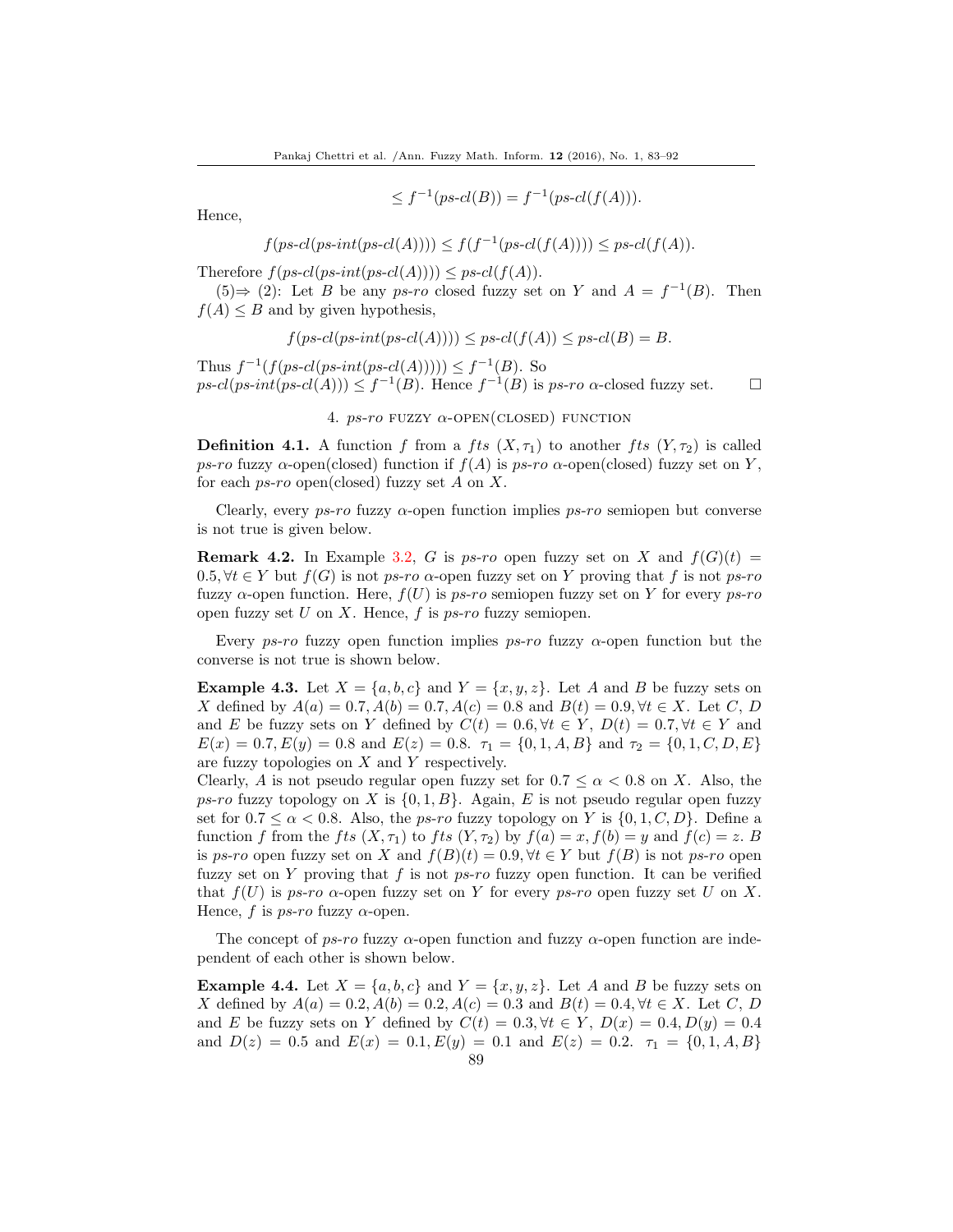and  $\tau_2 = \{0, 1, C, D, E\}$  are fuzzy topologies on X and Y respectively. Clearly, A is not pseudo regular open fuzzy set for  $0.2 \le \alpha \le 0.3$  on X. Also, the ps-ro fuzzy topology on X is  $\{0, 1, B\}$ . Again, D and E are not pseudo regular open fuzzy set for  $0.4 \leq \alpha < 0.5$  and  $0.1 \leq \alpha < 0.2$  respectively. Also, the *ps-ro* fuzzy topology on Y is  $\{0, 1, C\}$ . Define a function f from the fts  $(X, \tau_1)$  to fts  $(Y, \tau_2)$  by  $f(a) = x, f(b) = y$ and  $f(c) = z$ . B is ps-ro open fuzzy set on X and  $f(B)(t) = 0.4$ ,  $\forall t \in Y$  but  $f(B)$  is not ps-ro  $\alpha$ -open fuzzy set on Y proving that f is not ps-ro fuzzy  $\alpha$ -open function. It can be verified that  $f(U)$  is fuzzy  $\alpha$ -open set on Y for every open fuzzy set U on X. Hence, f is fuzzy  $\alpha$ -open.

In Example [3.3,](#page-4-1) C is open fuzzy set on X and  $f(C)(a) = 0.4$ ,  $f(C)(b) = 0.5$  and  $f(C)(c) = 0.5$  but  $f(C)$  is not fuzzy  $\alpha$ -open set on Y proving that f is not fuzzy α-open function. It can be verified that  $f(U)$  is ps-ro α-open fuzzy set on Y for every ps-ro open fuzzy set U on X. Hence, f is ps-ro fuzzy  $\alpha$ -open.

**Theorem 4.5.** For a function f from a fts  $(X, \tau_1)$  to another fts  $(Y, \tau_2)$  the following are equivalent :

- (1) f is ps-ro fuzzy  $\alpha$ -open.
- (2)  $f(ps-int(A)) \leq ps-int(ps-cl(ps-int(f(A)))) \forall fuzzy set A on X.$
- (3)  $ps-int(f^{-1}(B)) \leq f^{-1}(ps-int(ps-cl(ps-int(B)))) \forall fuzzy set B on Y.$

*Proof.* (1) $\Rightarrow$  (2): Let ps-int(A) be ps-ro open fuzzy set on X for fuzzy set A on X. Since f is ps-ro fuzzy  $\alpha$ -open,  $f(ps-int(A))$  is ps-ro  $\alpha$ -open fuzzy set on Y. Thus

 $f(ps-int(A)) \leq ps-int(ps-int(f(ps-int(A)))) \leq ps-int(ps-int(f(A)))).$ 

So  $f(ps-int(A)) \leq ps-int(ps-int(f(A))))$ .

 $(2)$  ⇒ (3): Let *B* be any fuzzy set on *Y*. Then  $f^{-1}(B) = A$  is fuzzy set on *X*. By given hypothesis,  $f(ps-int(A)) \leq ps-int(ps-cl(ps-int(f(A))))$ . Thus

 $f(ps-int(f^{-1}(B))) \leq ps-int(ps-cl(ps-int(f(f^{-1}(B)))) \leq ps-int(ps-cl(ps-int(B))).$ 

This gives

$$
ps\text{-}int(f^{-1}(B)) \le f^{-1}(f(ps\text{-}int(f^{-1}(B)))) \le f^{-1}(ps\text{-}int(ps\text{-}det(p^{-1}(B)))).
$$

So  $ps\text{-}int(f^{-1}(B)) \leq f^{-1}(ps\text{-}int(ps\text{-}cl(ps\text{-}int(B)))).$ 

 $(3) \Rightarrow (1)$ : Let A be *ps-ro* open fuzzy set on X and  $B = f(A)$  be a fuzzy set on Y. Then, by given hypothesis,  $ps\text{-}int(f^{-1}(B)) \leq f^{-1}(ps\text{-}int(ps\text{-}int(B))))$ . On the other hand,

$$
A = ps\text{-}int(A) \le ps\text{-}int(f^{-1}(f(A))) \le f^{-1}(ps\text{-}int(ps\text{-}det(f(A))))).
$$

Thus

$$
f(A) \le f(f^{-1}(ps\text{-}int(ps\text{-}int(f(A)))))) \le ps\text{-}int(ps\text{-}det(f(A)))).
$$

So  $f(A)$  is ps-ro  $\alpha$ -open fuzzy set on Y. Hence f is ps-ro fuzzy  $\alpha$ -open.

<span id="page-7-0"></span>**Theorem 4.6.** Let  $(X, \tau_1)$  and  $(Y, \tau_2)$  be two fts and  $f : (X, \tau_1) \rightarrow (Y, \tau_2)$  be a ps-ro fuzzy  $\alpha$ -open(closed) function. If B be any fuzzy set on Y and A is a ps-ro closed(open) fuzzy set on X, containing  $f^{-1}(B)$ , then  $\exists$  ps-ro  $\alpha$ -closed( $\alpha$ -open) fuzzy set C on Y such that  $B \leq C$  and  $f^{-1}(C) \leq A$ .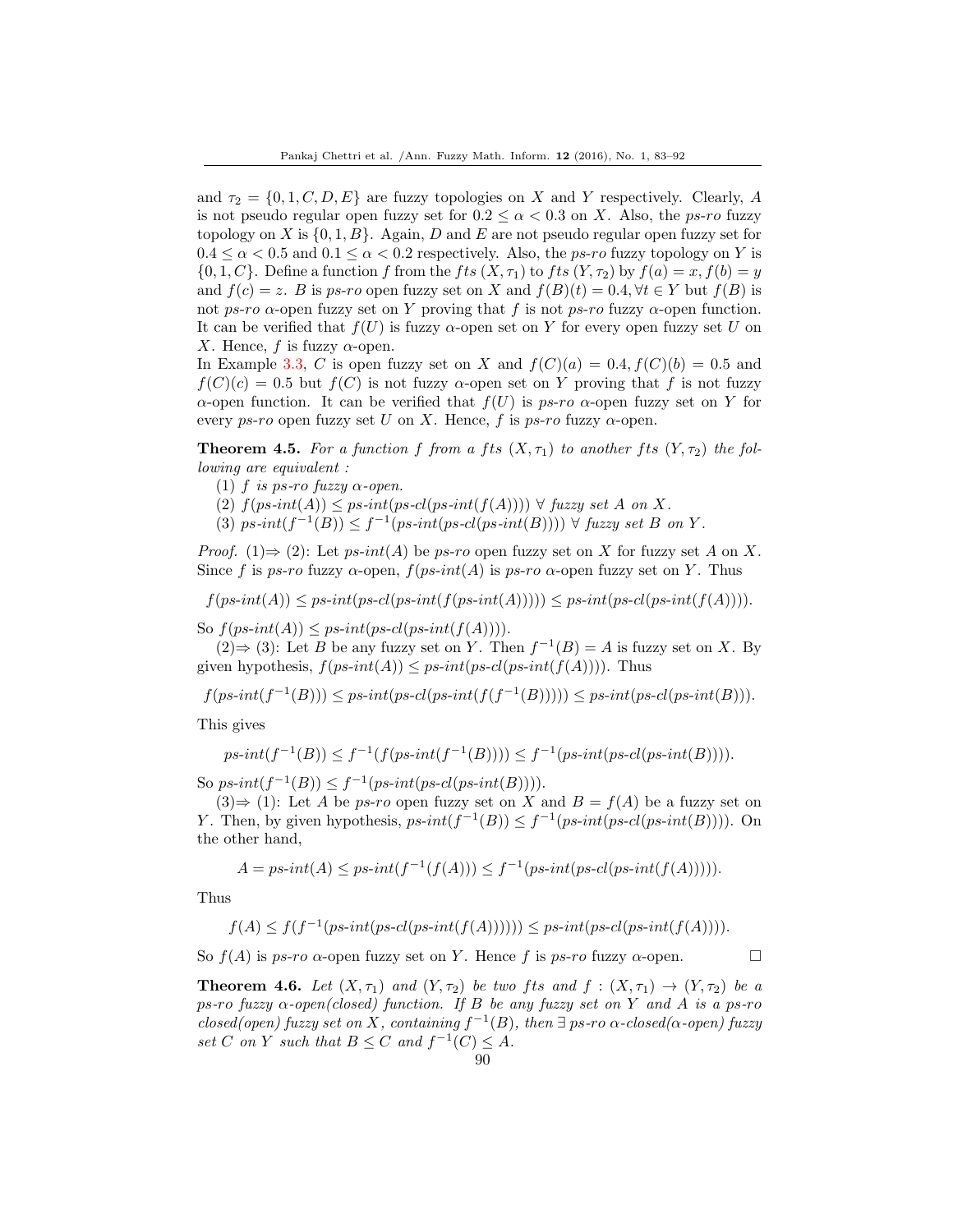*Proof.* Let B be any fuzzy set on Y and A be  $ps\text{-}ro$  closed(open) fuzzy set on X containing  $f^{-1}(B)$ . Then  $1-A$  is ps-ro open(closed) fuzzy set on X. Since f is ps-ro fuzzy  $\alpha$ -open(closed),  $f(1-A)$  is ps-ro  $\alpha$ -open(closed) fuzzy set on Y. Let  $C = 1 - f(1-A)$ . Then C is ps-ro  $\alpha$ -closed(open) fuzzy set on Y. Since  $f^{-1}(B) \leq A$ ,  $f^{-1}(1-B) = 1 - f^{-1}(B) \ge (1-A)$ . So,  $(1-B) \ge f(f^{-1}(1-B)) \ge f(1-A)$  and  $B \leq C$ . On one hand,

$$
f^{-1}(C) = f^{-1}(1 - f(1 - A)) = 1 - f^{-1}(f(1 - A)) \le 1 - (1 - A) = A.
$$

So  $f^{-1}(C) \leq A$ . This completes the proof.

**Theorem 4.7.** If a function f from a fts  $(X, \tau_1)$  to another fts  $(Y, \tau_2)$  be ps-ro  $fuzzy \alpha\text{-}open then f^{-1}(ps\text{-}cl(ps\text{-}int(ps\text{-}cl(B)))) \leq ps\text{-}cl(f^{-1}(B)) \forall \text{ fuzzy set } B \in Y.$ 

*Proof.* For any fuzzy set B on Y,  $f^{-1}(B)$  is fuzzy set on X. So,  $ps-cl(f^{-1}(B))$  is ps-ro closed fuzzy set on X containing  $f^{-1}(B)$ . By Theorem [4.6,](#page-7-0)  $\exists$  ps-ro  $\alpha$ -closed fuzzy set C on Y such that  $B \leq C$  and  $f^{-1}(C) \leq ps \cdot cl(f^{-1}(B))$ . Since  $B \leq C$ ,

$$
f^{-1}(ps\text{-}cl(ps\text{-}int(ps\text{-}cl(B)))) \leq f^{-1}(ps\text{-}cl(ps\text{-}int(ps\text{-}cl(C))))
$$
  
\n
$$
\leq f^{-1}(C) \leq ps\text{-}cl(f^{-1}(B)).
$$
  
\nThus  $f^{-1}(ps\text{-}cl(ps\text{-}int(ps\text{-}cl(B)))) \leq ps\text{-}cl(f^{-1}(B)).$ 

**Theorem 4.8.** Let  $f: X \to Y$  and  $g: Y \to Z$  be functions, where X,Y and Z are fts. Then

(1) g  $\circ$  f is ps-ro fuzzy  $\alpha$ -open if f is ps-ro fuzzy open and g is ps-ro fuzzy  $\alpha$ -open.

(2)  $g \circ f$  is ps-ro fuzzy  $\alpha$ -closed if f is ps-ro fuzzy closed and g is ps-ro fuzzy α-closed.

*Proof.* Follows from the fact that  $g \circ f(A) = g(f(A))$ , for each fuzzy set A on X.  $\Box$ 

Acknowledgement: The authors are thankful to reviewers for their valuable comments and suggestions which helped to improve this paper.

### **REFERENCES**

- <span id="page-8-9"></span>[1] K. K. Azad, On fuzzy semi-continuity, fuzzy almost continuity and fuzzy weakly continuity , J. Math. Anal. Appl. 82 (1981) 41–32.
- <span id="page-8-0"></span>[2] A. S. Bin Sahana, On fuzzy strong semi-continuity and fuzzy precontinuity, Fuzzy Sets and Systems 44 (1991) 303–308.
- <span id="page-8-5"></span>[3] K. Bohre and S. S. Thakur, On lower and upper  $\alpha$ -continuous intuitionistic fuzzy multifunctions, Ann. Fuzzy Math. Inform. 9 (5)(2015) 801–815.
- <span id="page-8-8"></span>[4] C. L. Chang, Fuzzy topological spaces, J. Math. Anal. Appl. 24 (1968) 182–190.
- <span id="page-8-4"></span>[5] P. Chettri, S. Gurung and S. Halder, On ps-ro Semiopen Fuzzy Set and ps-ro Fuzzy Semicontinuous, Semiopen functions, Tbilisi Math. J. 7 (1) (2014) 87–97.
- <span id="page-8-1"></span>[6] A. Deb Ray and P. Chettri, On pseudo  $\delta$ -open fuzzy sets and pseudo fuzzy  $\delta$ -continuous functions, Int. J. Contemp. Math. Sciences 5 (29) (2010) 1403–1411.
- <span id="page-8-2"></span>[7] A. Deb Ray and P. Chettri, Fuzzy pseudo nearly compact spaces and ps-ro continuous functions, J. Fuzzy Math. 19 (3) (2011) 737–746.
- <span id="page-8-3"></span>[8] A. Deb Ray and P. Chettri, Further on fuzzy pseudo near compactness and ps-ro fuzzy continuous functions, Theory Appl. Math. Comput. Sci. 6 (2) (2016) 96–102.
- <span id="page-8-6"></span>[9] C. S. Gowri and D. Kalamani, Completely generalized alpha continuous mappings in intuitionistic fuzzy topological spaces, Ann. Fuzzy Math. Inform. 9 (5) (2015) 733–743.
- <span id="page-8-7"></span>[10] A. K. Katsaras and D. B. Liu, Fuzzy vector spaces and fuzzy topological vector spaces, J. Math. Anal. Appl. 58 (1977) 135–146.